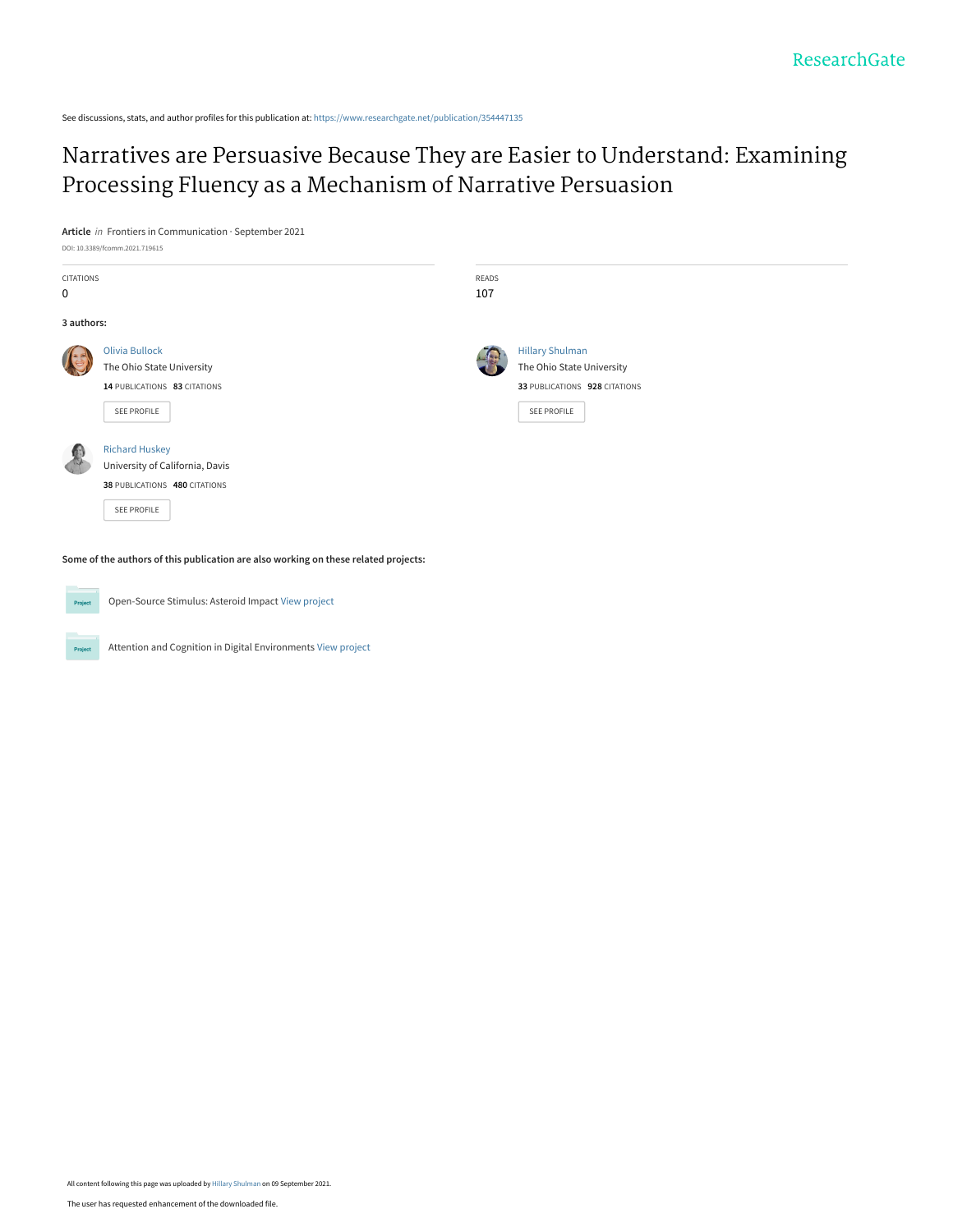



# Narratives are Persuasive Because They are Easier to Understand: Examining Processing Fluency as a Mechanism of Narrative Persuasion

Olivia M. Bullock<sup>1\*</sup>, Hillary C. Shulman<sup>1</sup> and Richard Huskey<sup>2</sup>

<sup>1</sup> School of Communication, The Ohio State University, Columbus, OH, United States, <sup>2</sup>Department of Communication, Center for Mind and Brain, University of California, Davis, Davis, CA, United States

Theory suggests that people are more persuaded by information presented within a narrative. We argue there is room for greater understanding about why this may be the case. Accordingly, we 1) examine whether narratives are indeed more persuasive than non-narratives and 2) evaluate two theoretical mechanisms that could be responsible for these effects. Results from a laboratory-based, preregistered experiment ( $N = 554$ ) support our primary argument that narratives are processed more fluently (easily) than non-narratives, and when processing is eased, persuasion becomes more likely. This work offers a parsimonious and powerful explanation for the advantages of providing persuasive information within a narrative format and advances theory in narrative persuasion.

#### **OPEN ACCESS**

#### Edited by:

Satveer Kaur-Gill, National University of Singapore, Singapore

#### Reviewed by:

Pooja Jayan, Massey University, New Zealand Asha Rathina Pandi, Massey University, New Zealand

> \*Correspondence: Olivia M. Bullock bullock.181@osu.edu

#### Specialty section:

This article was submitted to Health Communication, a section of the journal Frontiers in Communication

Received: 02 June 2021 Accepted: 27 August 2021 Published: 08 September 2021

#### Citation:

Bullock OM, Shulman HC and Huskey R (2021) Narratives are Persuasive Because They are Easier to Understand: Examining Processing Fluency as a Mechanism of Narrative Persuasion. Front. Commun. 6:719615. doi: 10.3389/fcomm.2021.719615

Keywords: narrative persuasion, processing fluency, identification, strategic communication, social cognition

# INTRODUCTION

Narratives are a fixture of human communication (Fisher, 1985), and a large body of scholarship has arisen around the study of narratives and their effects on audiences (e.g., Green and Brock, 2000; Slater and Rouner, 2002; Moyer-Gusé, 2008). One area of this research focuses on narrative persuasion, the idea that narratives can impact an individual's attitudes, beliefs, and behaviors (Moyer-Gusé, 2008). Research in this area has found that exposure to narratives leads to attitude change (de Graaf et al., 2012), increased risk perceptions about health topics (Moyer-Gusé and Nabi, 2010), and prosocial behavioral intentions (McQueen et al., 2011), among other desired outcomes.

Numerous mechanisms have been proposed to explain how narratives persuade (for a review, see Moyer-Gusé, 2008). Nevertheless, our understanding of when and why narratives are persuasive remains incomplete, particularly about how persuasive appeals are more effective in narrative compared to non-narrative messages (Braddock and Dillard, 2016). Accordingly, narrative persuasion scholars have called for further exploration of the processes that facilitate narrative persuasion (de Graaf et al., 2012; Shen et al., 2015; Braddock and Dillard, 2016).

Our study answers these calls by elucidating processing fluency as a theoretical mechanism that offers a parsimonious and powerful explanation for why narratives are persuasive. Processing fluency refers to subjective feelings of ease or difficulty that occur while processing new information (Schwarz, 2010a). We examine whether narratives are indeed more persuasive than non-narratives and evaluate processing fluency as a potential mechanism that could be responsible for these effects. Importantly, we also consider processing fluency in the context of identification, another mechanism theorized to aid in narrative persuasion. Identification is defined as a process through which individuals adopt the perspective of a character and see the events of a narrative through the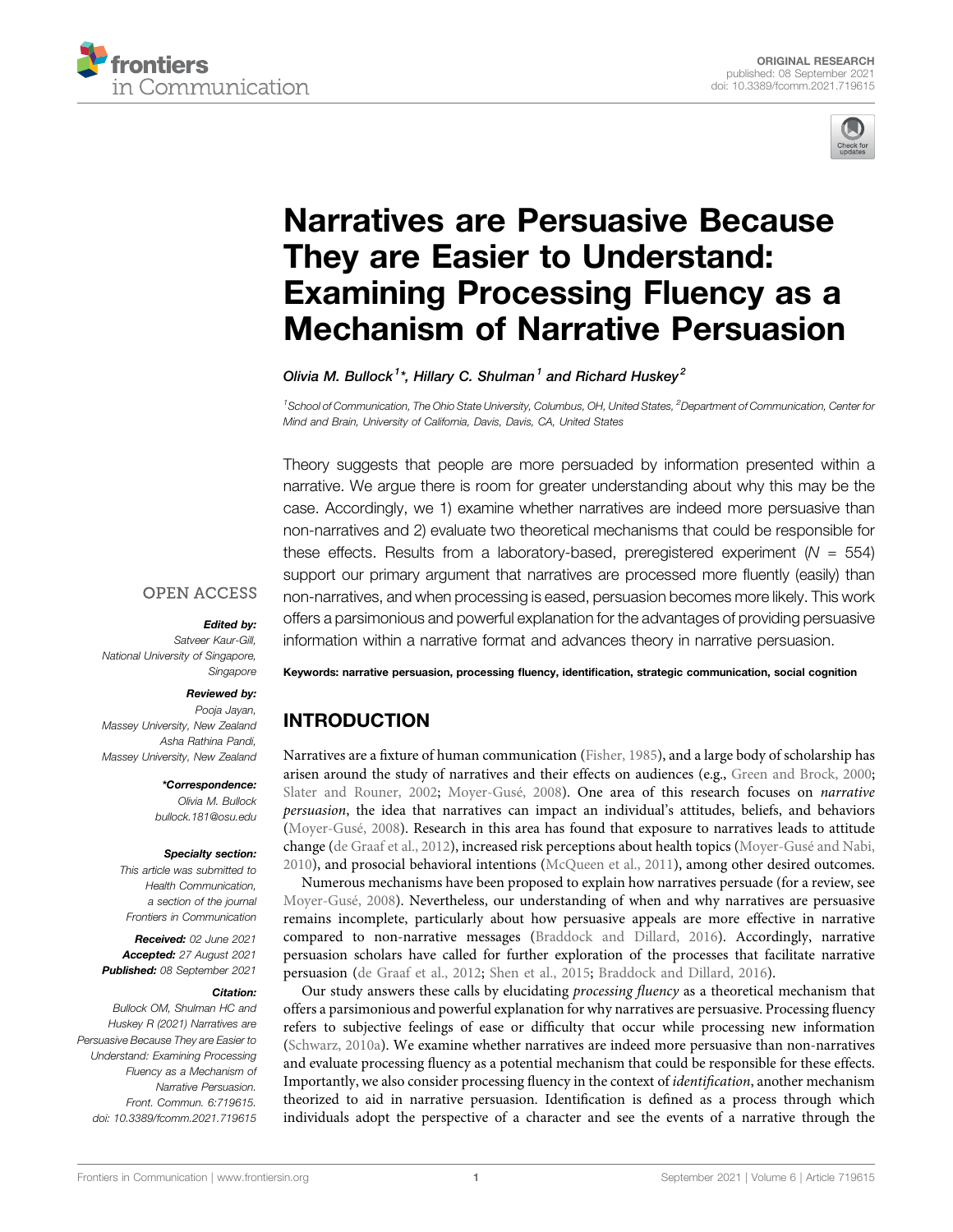character's eyes (Cohen, 2001; Moyer-Gusé, 2008; de Graaf et al., 2012). By considering these two mechanisms in tandem, we are able to test whether processing fluency explains unique variance in persuasive message processing compared to the established mechanism of identification. In doing so, we advance theory and understanding about why, and how, narrative persuasion can be successful.

In this manuscript, we first review the literature on the persuasive power of narratives compared to non-narratives. We then discuss identification, a mechanism theorized to contribute to narrative persuasion. Next, we introduce the concept of processing fluency and articulate a theoretical argument for why processing fluency can help in understanding narrative persuasion. We report the results of a preregistered laboratory experiment that evaluates identification and processing fluency as mechanisms of narrative persuasion. We find that both explain variance in persuasive outcomes. Consistent with our preregistered hypotheses, we find that processing fluency offers a strong mechanistic explanation for persuasive outcomes. We discuss the theoretical implications of these findings in terms of well-established evaluation criteria (de Graaf et al., 2012; DeAndrea and HolbertSlater, 2017) and offer a path forward for scholars and practitioners of narrative persuasion.

# Narratives and Narrative Persuasion

Research on narratives and narrative persuasion is interested in the ability of stories to educate and persuade. Narratives can be defined as "any cohesive or coherent story with an identifiable beginning, middle, and end, that provides information about scene, characters, and conflict; raises unanswered questions or unresolved conflict; and provides resolution" (Hinyard and Kreuter, 2007, p. 778). Narratives are often compared to their alternative, non-narratives, which present information in statistical or didactic formats and use reason and evidence rather than stories and exemplars to support claims (Murphy et al., 2013). Whereas narratives tell a story and contain a plot, characters, and setting, non-narratives present fact-based information outside of a story format. Common examples of non-narratives include fact sheets (e.g., Niederdeppe et al., 2011) or news articles (e.g., Oliver et al., 2012), although the vast number of forms that non-narratives can take makes the category underspecified. Scholars began to make distinctions between narrative and non-narrative messages based on experimental work suggesting that individuals process the two formats differently (Zwaan, 1994). Since that time, a significant body of research has worked to compare the relative persuasiveness of narrative messages to non-narrative messages, particularly in health contexts where non-narrative information sharing is prevalent (e.g., Murphy et al., 2013; Moyer-Gusé and Dale, 2017).

Most of the research on narratives is based on the notion that the narrative format has unique advantages over non-narrative formats. For example, because of narratives' organization, information is transferred in a way that makes the content more structured and imaginable, making narratives useful devices for organizing events, illustrating relationships, and

providing examples (Glaser et al., 2009). Scholars have noted that narratives have been used in human communication for thousands of years, with some suggesting that narratives serve as educational tools for individuals to share lessons with one another (Fisher, 1985). Together, these ideas have led to suggestions that people may process narratives differently (Slater and Rouner, 2002; Moyer-Gusé, 2008), and that narratives may be easier to process than other types of information (Green and Donahue, 2018; Lee and Shin, 2019).

Making information easier to process, as narratives are hypothesized to do, should facilitate persuasion. Accordingly, research has explored the impact that narratives can have on the attitudes, beliefs, and behaviors of people who are exposed to them, a phenomenon called narrative persuasion (Moyer-Gusé, 2008). This work finds that narratives can indeed facilitate persuasion (e.g., Moyer-Gusé and Nabi, 2010; McQueen et al., 2011; de Graaf et al., 2012). However, understanding if persuasive effects are due to unique features of narratives requires a comparison to non-narratives. Studies that compare narratives to non-narratives have yielded mixed results, with some finding that narratives are more persuasive (e.g., Murphy et al., 2013; Sun et al., 2019) while others have found no differences between narratives and non-narratives on persuasive outcomes (Wang and Shen, 2019; Wirtz and Kulpavaropas, 2014). Meta-analytic research demonstrates that when studies do compare narratives to non-narratives, narratives have stronger short-term (Shen et al., 2015) and long-term persuasive impact (Oschatz and Marker, 2020). Importantly, studies that compare narratives to non-narrative messages are somewhat uncommon<sup>1</sup>, despite repeated arguments that such a comparison is vital for understanding when and why narratives, as a message format, are persuasive (e.g., Murphy et al., 2013).

Our study includes this comparison as a central feature of our design. Our goals are to 1) examine whether narratives are more persuasive than non-narratives and 2) evaluate two theoretical mechanisms that could be responsible for these effects (identification and processing fluency). Because processing a narrative is different than processing a non-narrative (Zwaan, 1994; Lee and Shin, 2019) in ways that should optimize persuasion (Green and Brock, 2000), we expect to obtain greater persuasive outcomes in the narrative format condition.

To test this expectation, we adapted a previously used risk message from Chen et al. (2016). Alterations made to this message to generate our narrative and non-narrative conditions are described in the Method section. We aimed to replicate Chen et al. (2016) similarity manipulation of identification and their measures of key mediating and outcome variables. As a result, we used the same set of persuasive outcomes from the earlier study, which also align

<sup>&</sup>lt;sup>1</sup>We note that there are many potential reasons why narratives are not often compared to non-narratives in the literature. One issue is that the two messages must be informationally equivalent. Other potential concerns such as differences in argument quality, argument strength, number of persuasive arguments, and so on also present unique challenges when comparing persuasive narratives to a nonnarrative persuasive message.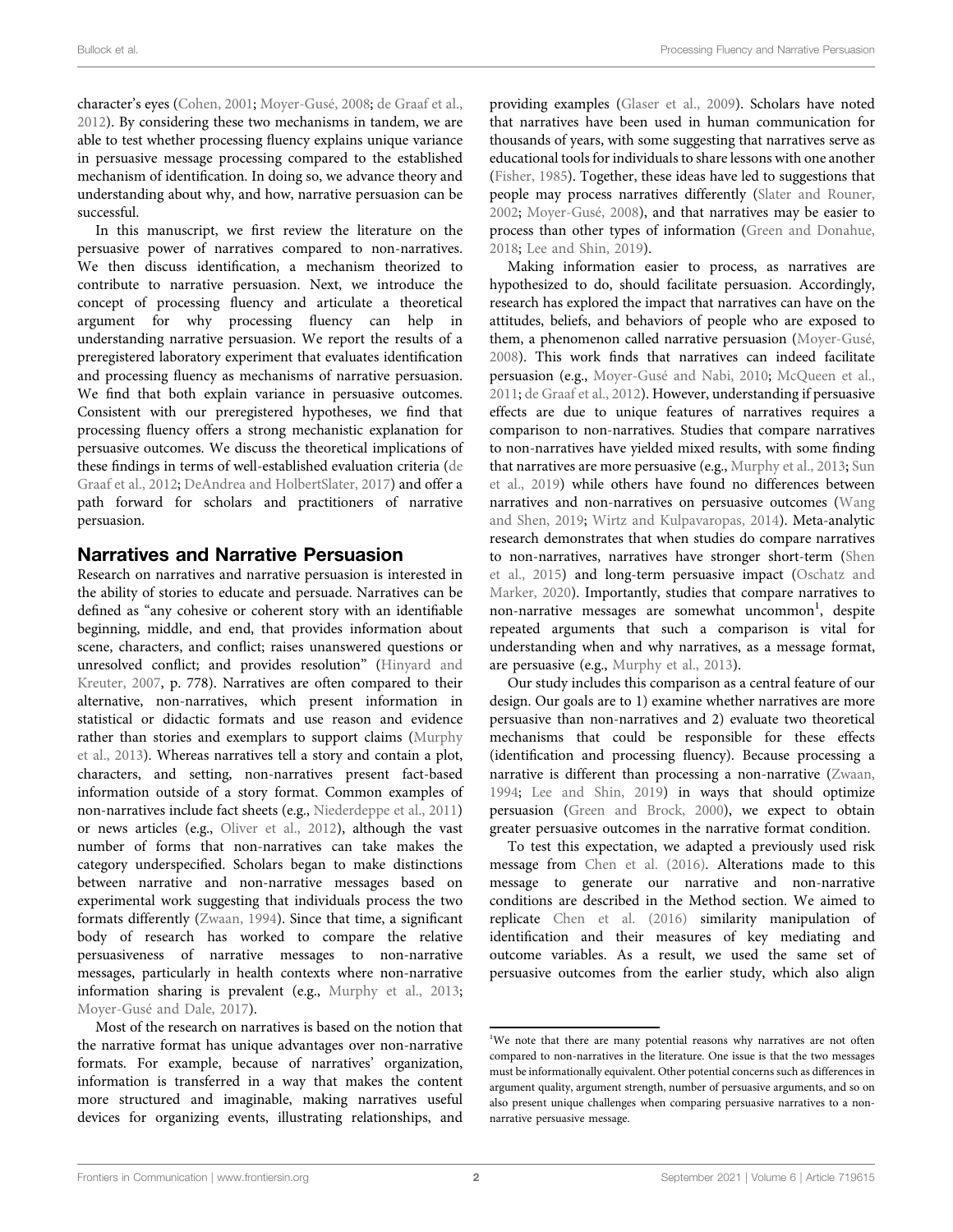with several scales commonly used in the persuasion, health, and risk literatures. Guided by Chen et al., we expect increased perceptions of susceptibility and severity following exposure to the narrative risk message (compared to the non-narrative message), as well as increased perceived persuasiveness. Additionally, we also examine outcomes (self-efficacy and perceived knowledge) that are associated with the two literatures we integrate (narrative persuasion, processing fluency), expecting these to also be higher in the narrative conditions.

H1: Those exposed to a narrative message format will report higher values on the following scales: a) susceptibility, b) severity, c) perceived persuasiveness, d) self-efficacy, and e) perceived knowledge, compared to those exposed to a non-narrative format or a no message control.

### Mechanisms of Narrative Persuasion

To explain narratives' persuasive power, previous research has explored the role that the presence of characters plays in facilitating persuasion. Unlike non-narratives, which present information in abstract or aggregate terms, narratives require the use of characters to advance their plot (Hinyard and Kreuter, 2007). Further, the presence of characters can affect message processing through identification (Cohen, 2001). Identification is a process through which individuals adopt the perspective of a character and see the events of a narrative through the character's eyes (Cohen, 2001; Moyer-Gusé, 2008; de Graaf et al., 2012). When an audience member identifies with a character, he or she loses self-awareness and becomes fully merged with the feelings, perspective, motivation, and experiences of this character (Cohen, 2001). When identification occurs, persuasion becomes more likely. The theoretical basis for this relationship is derived from social cognitive theory (SCT; Bandura, 1986) and an extension (E-ELM; Slater and Rouner, 2002) of the elaboration likelihood model (ELM; Petty and Cacioppo, 1986). These theories posit that people learn through observing and imitating attractive or similar models (SCT), and that audiences that identify with a character are less likely to counterargue (E-ELM). Empirical evidence has shown that identification is linked to a variety of persuasive outcomes, including self-efficacy (Moyer-Gusé, 2008), attitude change (de Graaf et al., 2012), and behavioral intentions (Moyer-Gusé and Nabi, 2010).

Previous studies have established several ways to facilitate identification with a character. These include portraying a character in a positive light or the use of first-person perspective. Each of these manipulations is hypothesized to affect identification by increasing an audience member's ability to see events through the character (Tal-Or and Cohen, 2010). One method frequently used to alter identification is similarity between an audience member and a character (Tukachinsky, 2014; Hoeken et al., 2016).

Two propositions arise from advancing the mechanism of identification to explain narrative persuasion. The first is that, theoretically, it should not be possible to experience identification

in a non-narrative persuasive message as such a message lacks a character for audiences to identify with. Accordingly, selfreported identification should be much lower after exposure to a non-narrative message relative to a narrative message. And, if identification facilitates persuasion and is maximized in narratives, non-narratives should be less persuasive. Second, within the narrative format, stories that include similar characters should be yet more successful at evoking identification than narratives with dissimilar characters (Hoeken et al., 2016).

To examine whether identification is one of the mechanisms to explain persuasive effects, we include similarity, which should increase identification, in both our narrative and non-narrative conditions. In the narrative conditions, we manipulate similarity through demographic similarity with the characters. Although we do not expect identification to occur in the non-narrative conditions, it is important to maintain informational equivalency between experimental conditions. Accordingly, we manipulate similarity through the referent group specified in both the narrative and non-narrative risk messages. In both conditions, participants answered self-report scales about identification with the referent group or character. Given that identification is considered one key mechanism of narrative persuasion (de Graaf et al., 2012), we expect that identification will mediate the relationship between the narrative format and persuasive outcomes (see Figure 1A).

H2: Identification will mediate the relationship between narrative message format and a) susceptibility, b) severity, c) perceived persuasiveness, d) self-efficacy, and e) perceived knowledge, such that a positive indirect effect will be observed.

# The Role of Processing Fluency

Here, we join a growing number of narrative scholars (Vaughn et al., 2010; Cohen et al., 2018; Walter et al., 2020) in arguing that narrative persuasion might be explainable via a psychological mechanism called processing fluency (for reviews, see Schwarz, 2010b; Schwarz, 2015). Briefly, processing fluency refers to subjective feelings of ease or difficulty that occur while processing new information (Schwarz, 2010a). These feelings of ease or difficulty impact individuals' perceptions of information. Specifically, when information feels like it is processed fluently, or easily, the information comes to mind quickly and is accompanied by a positive affective experience. On the other hand, when information is processed disfluently, the information requires slower, more effortful, and difficult processing. This difficulty is associated with a negative affective response (Petty et al., 2007; Schwarz, 2010b; Schwarz, 2015).

Previous research in narrative cognition, or how individuals process stories, suggests that narratives may be easier to process, and, we argue here by extension, therefore increase processing fluency. Prior research has established that narratives are easier to read and remember than non-narratives (Graesser et al., 1980), and that information contained in narratives is evaluated more favorably than information in non-narratives (Adaval and Wyer,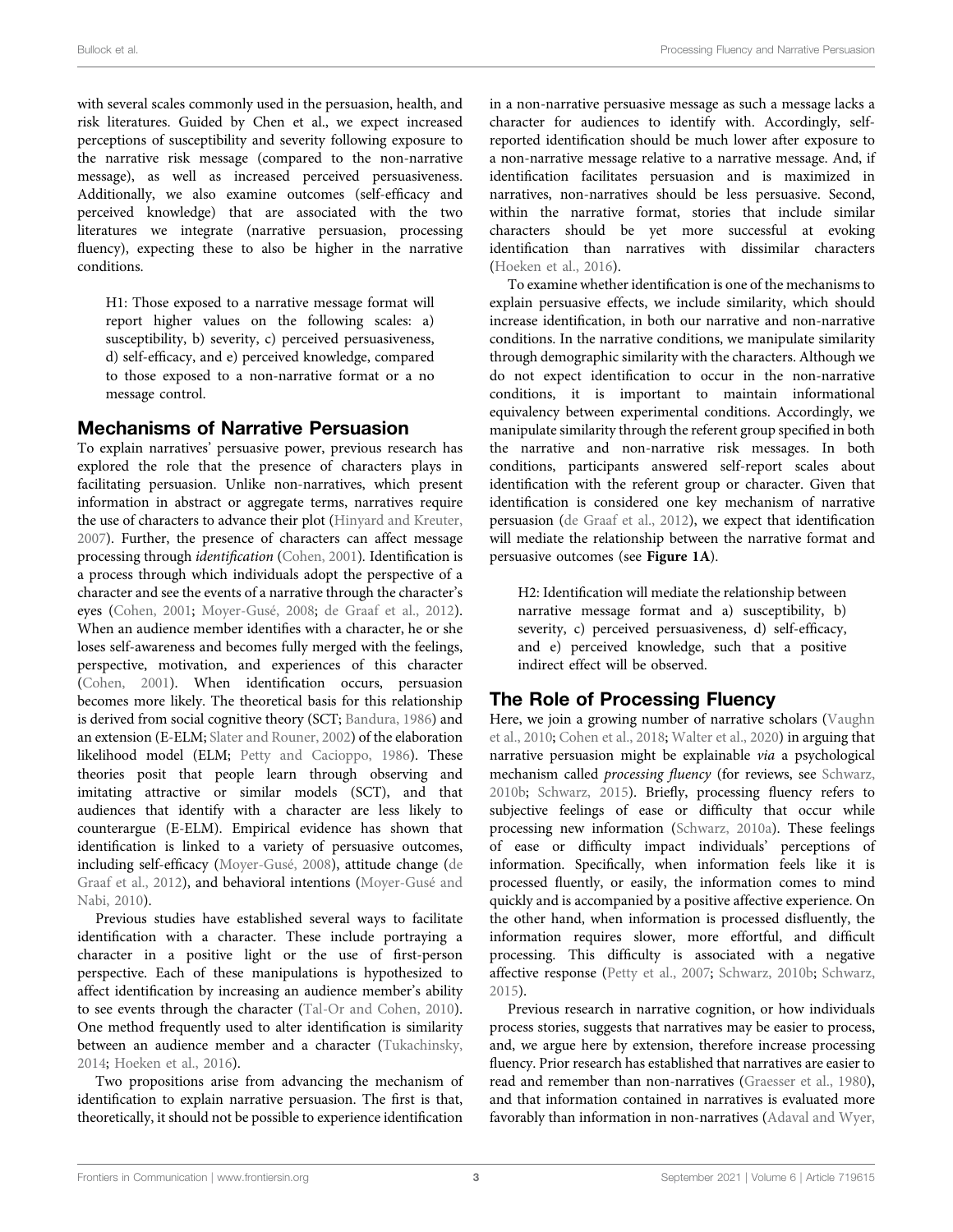

1998). Because processing fluency is also associated with subjective feelings of ease and positive affective responses (Petty et al., 2007), it is possible that these effects could be explainable through fluency. Although some previous work has connected processing fluency to narrative persuasion (Vaughn et al., 2010; Cohen et al., 2018), only one study has formally tested processing fluency as a mechanism of narratives' persuasive effects. Walter et al. (2020) demonstrate that processing fluency can influence narrative persuasion by either overcoming topic ambivalence or reducing certainty during motivated processing.

Further, there are several significant theoretical, mechanistic, and outcome overlaps between narrative persuasion and processing fluency that suggest that processing fluency could contribute to narrative persuasion. For instance, both exposure to narratives and processing fluency have been associated with heuristic processing (Slater and Rouner, 2002; Alter and Oppenheimer, 2006). In the case of narrative persuasion, it has been argued that involvement with the narrative and its characters prohibits counterarguing and resistance to persuasion (Moyer-Gusé, 2008). Similarly, processing fluency is also thought to operate through heuristic processing (Alter and Oppenheimer,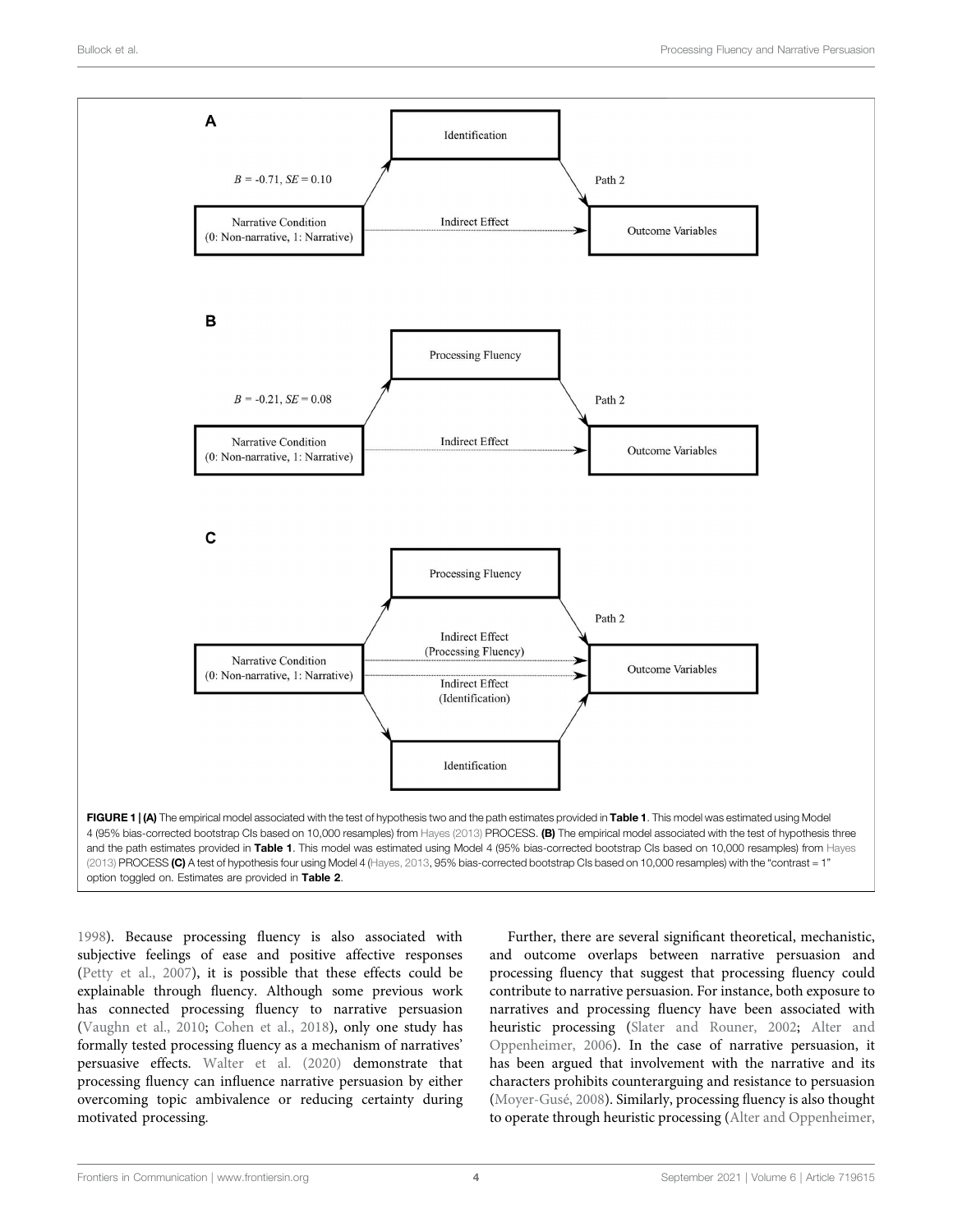2006). This is based on the notion that information that is easy to process engenders positivity and, as a result, receives less scrutiny (Schwarz, 2010b).

If narrative persuasion and processing fluency are both associated with heuristic processing, then these concepts should lead to similar outcomes. In support of this claim, when information is processed fluently, a variety of positive associations are triggered and attributed to the information itself. These associations include feelings of knowing (Schwartz and Metcalfe, 1994), safety (Song and Schwarz, 2009), confidence (Koriat, 2008), liking (Petty et al., 2007), and interest and efficacy (Shulman and Sweitzer, 2018). Similar outcomes are also associated with narrative persuasion, including reduced reactance, greater liking, more message-consistent perceptions of risk or vulnerability, and increased self-efficacy (Moyer-Gusé, 2008). These similarities offer the possibility that narrative persuasion could be operating through the mechanism of processing fluency. Specifically, narratives might be more persuasive because the message format facilitates more fluent processing compared to non-narratives.

To test this proposition, we incorporated an experimental manipulation that would produce variance in processing fluency independent of the message content within the narrative and non-narrative formats. This approach was important to avoid confounding changes in processing fluency with changes in message format. We manipulated processing fluency by overlaying white noise onto an audio message to impair processing and create a more disfluent experience when this noise was present (for an extended rationale, see Dragojevic and Giles, 2016). We argue that if processing fluency is a mechanism of narrative persuasion, then the narrative format should produce an easier processing experience irrespective of the processing fluency manipulations. And, when information is processed fluently, persuasion should be more likely (see Figure 1B).

H3: Processing fluency will mediate the relationship between narrative message format and a) susceptibility, b) severity, c) perceived persuasiveness, d) self-efficacy, and e) perceived knowledge, such that a positive indirect effect will be observed.

Finally, to offer a convincing case that establishes processing fluency as a viable mechanism of narrative persuasion, we test the predictive power of processing fluency alongside identification. Conceptually, processing fluency should be distinct from identification because processing fluency refers specifically to the ease or difficulty of processing information and does not require nor depend on the presence of characters, nor features of these characters (e.g., similarity) to occur. Moreover, if processing fluency offers a distinct explanation for why narratives are persuasive, it then becomes critical to contextualize the strength of this relationship in contrast to a well-established mediator of narrative persuasion. This contrast offers a first step towards addressing a broader theoretical question in narrative persuasion: Is it the narrative format (compared to non-narrative formats) or features of the narrative content (such as character identification) that more strongly contributes to

persuasion? To begin addressing this question, we compare processing fluency with identification. If processing fluency is a distinct and stronger mechanism, then including it in future studies of narrative persuasion should increase the explanatory power of our models (see Figure 1C).

H4: Processing fluency will be a stronger mechanism of the relationship between narrative message format and a) susceptibility, b) severity, c) perceived persuasiveness, d) self-efficacy, and e) perceived knowledge, than identification.

# MATERIALS AND METHODS

Answering recent calls for open science practices in communication research (Dienlin et al., 2020), our hypotheses, experimental design, sample size, stimuli, and analysis plan were preregistered (https://osf. io/rgduq/). This Open Science Framework repository includes materials, data, and syntax to reproduce our results (some components are currently hidden to ensure blind review). All study materials and procedures were approved and determined exempt by the Institutional Review Board (IRB) at The Ohio State University.

# **Participants**

Participants were 554 undergraduate students. Students were eligible to participate in the study if signed up and attended an in-person laboratory session in exchange for course credit. A power analysis using G\*Power (Faul et al., 2009) was used to determine sample size before beginning data collection. The power analysis was conducted with effect sizes of identification ( $d = 0.37$ , Tukachinsky, 2014) and processing fluency ( $d = 0.38$ , Dragojevic and Giles, 2016) established in prior research to detect differences between groups with 85% power, 0.05 alpha, and two-tailed testing. Study participants (64.6% female) ranged in age from 18 to 48 ( $M = 20.18$ ; SD = 2.52) and reported their race as 61.7% White, 23.1% Asian, 8.8% Black, and 6.4% Other. Nine participants were excluded from data analysis because of technical difficulties, including an inability to hear the audio messages or malfunctions with the experiment.

# Procedure

Participants were seated in front of a desktop computer with standardized volume and provided with standardized headphones. After providing informed consent through an online form, participants were randomly assigned to condition using Qualtrics random assignment feature in a 2 (narrative vs. non-narrative)  $\times$  2 (high vs. low identification)  $\times$  2 [processing fluency high (no white noise) vs. low (white noise)]  $+ 1$  (no message control) between-subjects experimental design. Participants were only assigned to one condition. All participants in experimental conditions listened to an audio message about the health risks of consuming too much caffeine (see below). Participants were not able to advance to the next part of the study until they listened to the entire message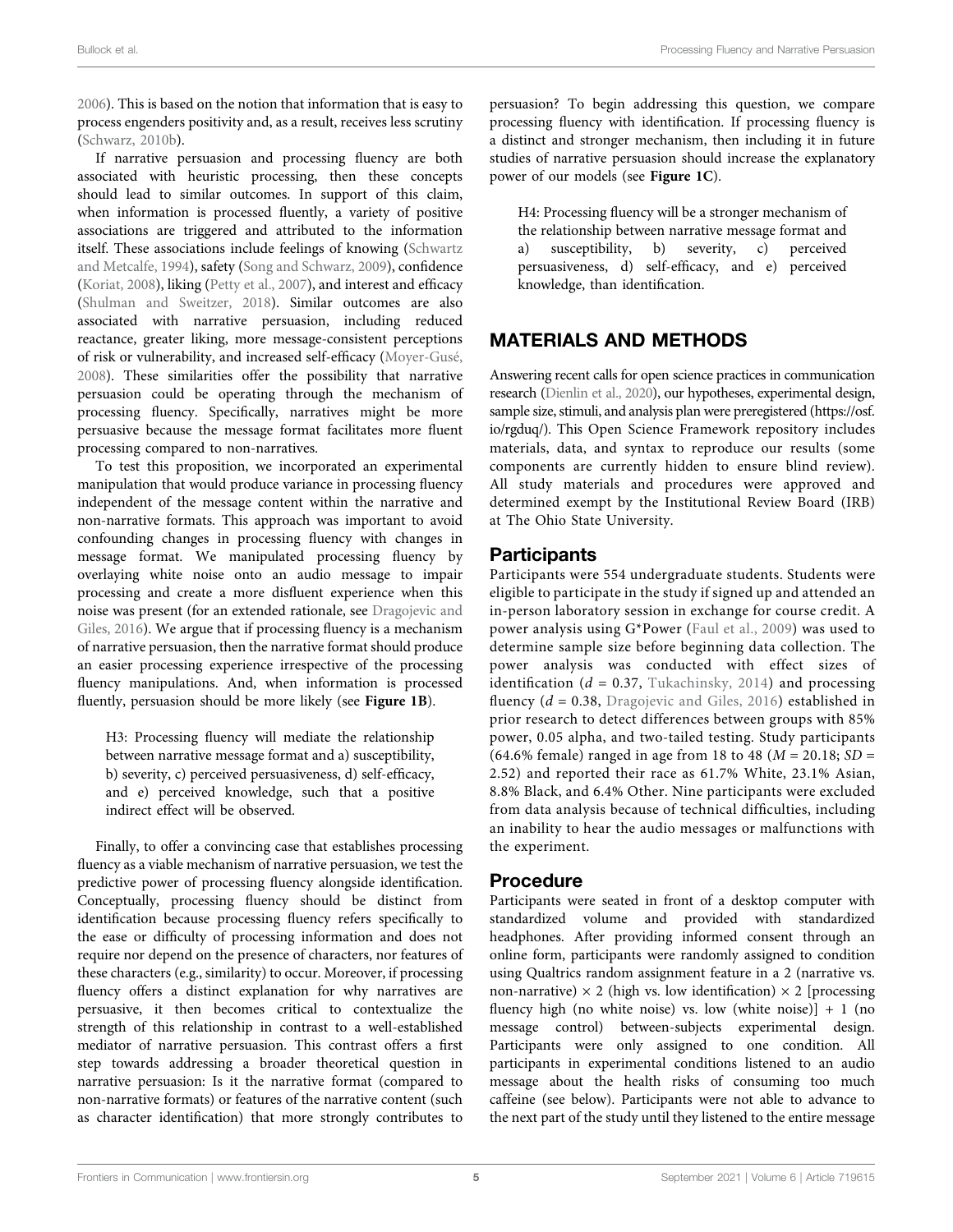(duration: 3:40). Following message exposure, participants responded to self-report measures. In the no message control condition  $(n = 41)$ , participants only answered self-report measures and were not exposed to a message. The study took about 40 min ( $M = 36.08$ ;  $SD = 25.60$ ).<sup>2</sup>

### Stimuli

The materials used in this study were adapted from a previously published paper authored by Chen et al. (2016), which describe a fictional character experiencing a caffeine overdose.<sup>3</sup> As the authors note, caffeine overdose was chosen because it poses risks for a variety of audiences and is similarly relevant to both males and females. For this study, these stimulus materials were chosen for several reasons. First, we wanted to conduct a replication of a study that had successfully manipulated identification and produced theoretically consistent findings. Given that replication is vital to a cumulative communication science (McEwan et al., 2018), this allowed us to examine the replicability of a core finding in the narrative persuasion literature. Second, we chose the Chen et al. (2016) study because they manipulated identification through similarity between a subject and a character, which has been identified as a consistently effective way to manipulate identification (Tukachinsky, 2014; Hoeken et al., 2016;).

### Narrative vs. Non-narrative

The present study was interested in comparing the effects of narrative to non-narrative formats. Given that the original study did not have a non-narrative condition, we created one by removing any references to plot or characters (Hinyard and Kreuter, 2007) and only extracted fact-based information (for sample stimuli, see the preregistration document). For example, in the narrative condition ( $n =$ 332), a character becomes "drenched in sweat, burning up, and hyperventilating." To create the non-narrative version  $(n = 181)$ , this text was rewritten to remove any references to characters: "More serious side effects are fast heartbeat, difficulty breathing, and hyperventilation." Then, the paragraphs of the non-narrative condition were numbered and randomized to remove any chronological arc. This resulted in a message like a fact sheet. Lastly, to fully cross our design and be able to measure identification in narrative and non-narrative conditions with the scale described below, referent groups were inserted in the nonnarrative format. For instance, in the high identification non-narrative condition ( $n = 91$ ), the message referred to the risks of caffeine overdose among students. In the low identification non-narrative condition ( $n = 90$ ), the message referred to the risks of caffeine overdose among workers. Word count, Flesch reading ease, and Flesh-Kinkaid reading grade level were held constant across all messages.

### Identification

The materials from Chen et al. (2016) manipulated identification through gender- and age-matching, such that a person whose gender and age matched that of the character in the message experienced the greatest identification, and a person whose gender and age was mismatched experienced the least identification. This manipulation was largely maintained in the present study, with additional changes made to maximize identification. For example, in the age-matched conditions  $(n = 257)$ , the character was named one of the most popular names from 18 years ago (Lauren/Andrew) and was described as a student at the university where this study took place. In the age mismatched conditions ( $n = 256$ ), the character was named one of the most popular names from 50 years ago (Sandra/Robert) and was described as an older person who lived in a different state. We expected our manipulation to function such that participants who were exposed to a narrative message about a similar character would experience greater identification than participants who were exposed to a non-narrative message, or a narrative message about an older, opposite-sex character.

A manipulation check using the six-item identification scale from Chen et al. (2016) was used to assess whether this manipulation was successful. A two-way analysis of variance (ANOVA) was used to test whether age and gender matching affected identification. This analysis revealed that participants in conditions with both age,  $F(1, 315) = 5.96$ ,  $p = 0.02$ ,  $\eta^2 = 0.02$ , and gender matching,  $F(1, 315) = 5.30$ ,  $p = 0.02$ ,  $\eta^2 = 0.02$ , functioned in the intended ways. Specifically, college students identified more with the younger referent ( $M = 4.08$ ,  $SD = 1.12$ ) than the older referent ( $M = 3.78$ ,  $SD = 1.15$ ), and gender-matched conditions produced higher identification ( $M = 4.07$ ,  $SD = 1.03$ ) than mismatched conditions ( $M = 3.79$ ,  $SD = 1.13$ ). There was, however, no interaction effect,  $F(1, 315) = 0.68$ ,  $p = 0.410$ ,  $\eta^2 = 0.00$ . Because age and gender matching did not interact, or in other words matching on both age and gender did not lead to significantly more identification than matching on one (or neither), we used age as the similarity factor. Given that the non-narrative condition included an age cue (student versus worker) but no gender cue, collapsing in this way allowed all format conditions to be included in analyses.

### Processing fluency

The final factor manipulated was processing fluency. After generating text versions of all messages, the materials were read aloud and recorded as audio files. The non-narratives and the narratives told from the perspective of a female character were recorded by a female voice actor, and the narratives told from the perspective of a male character were recorded by a male voice actor. All recordings were the same duration (3:40) and were normalized at 70 dB sound pressure level. To create the low processing fluency conditions ( $n = 261$ ), guided by Dragojevic and Giles (2016), these recordings were mixed with white noise in a +10 signal-to-noise ratio. This manipulation was chosen to induce variance in self-reports of processing fluency without needing to alter the content of the messages. The high processing fluency conditions ( $n = 248$ ) were unaltered audio recordings.

<sup>2</sup> Our standard deviation was high because of our control condition. <sup>3</sup>We thank these scholars for generously sharing their materials with us.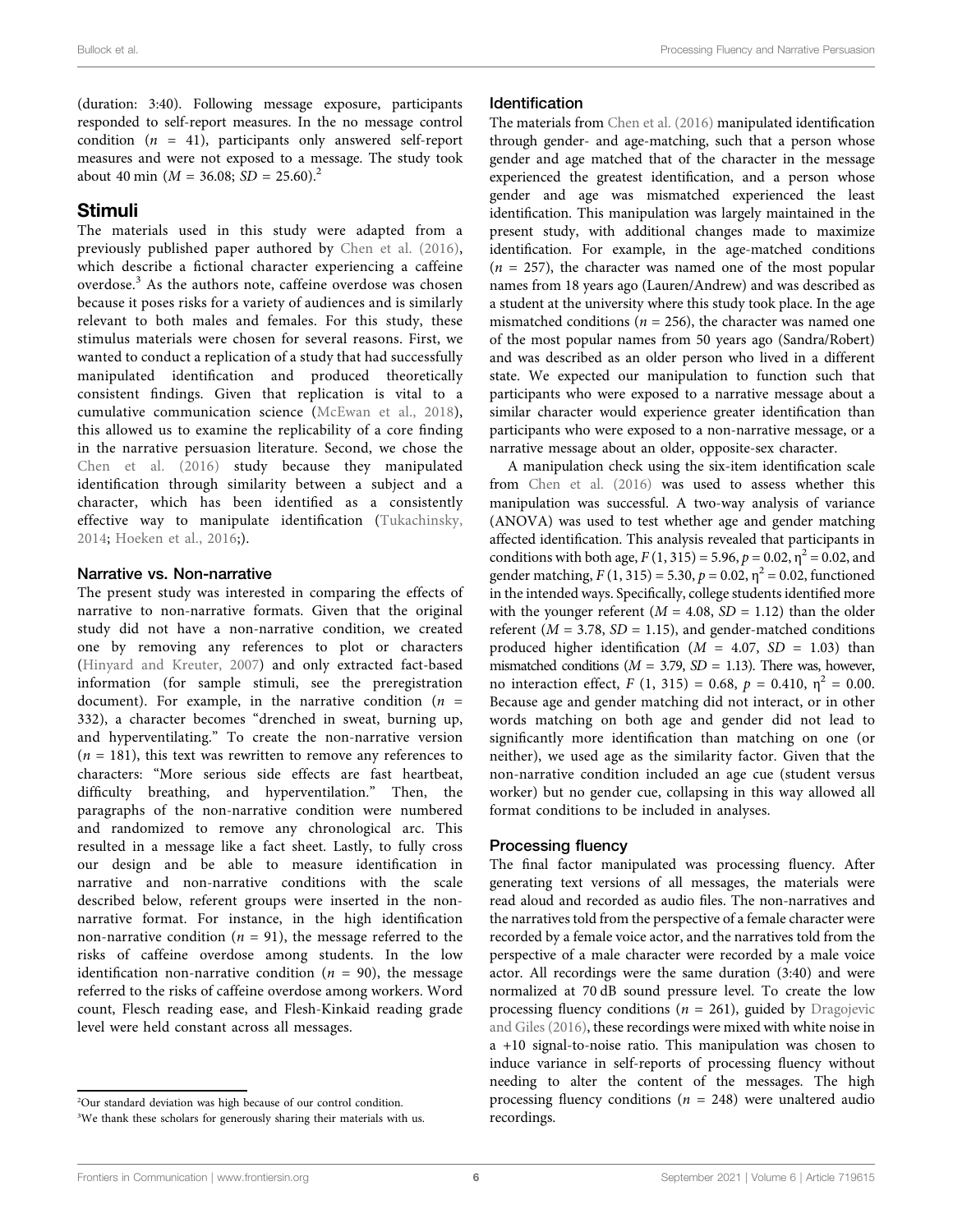Consistent with findings from previous work (Dragojevic and Giles, 2016), a manipulation check using the processing fluency scale from Shulman and Sweitzer, 2018, confirmed that this manipulation functioned as intended,  $F(1, 507) = 26.94$ ,  $p <$ 0.001,  $\eta^2$  = 0.05. Specifically, those in the white noise conditions reported significantly lower processing fluency  $(M = 5.89,$  $SD = 1.02$ ) compared to those in the no-white noise conditions  $(M = 6.29, SD = 0.69).$ 

#### Measures

All measures were assessed using 1–7 Likert scales, wherein higher scores indicate stronger agreement with the concept being measured. Questions assessing mediating states were asked first and the order of subsequent outcome measures was randomized.

#### Mediating Variables

Identification was measured with six items from Chen et al. (2016), who adapted a measure previously reported by Murphy et al., 2013 ( $M = 4.19$ ,  $SD = 1.09$ , Cronbach's  $\alpha =$ 0.81, McDonald's  $\omega = 0.82$ ). Questions included whether participants felt they were similar to, knew well, identified with, had a connection to, had a good understanding of, and could get inside the head of the character or referent in the message. Processing fluency was measured with three items from Shulman and Sweitzer, 2018 ( $M = 6.09$ ,  $SD = 0.90$ ,  $\alpha = 0.73$ ,  $\omega =$ 0.73), which included questions about ease of understanding and listening to the message.

#### Outcome Variables

Four items measuring *susceptibility* ( $M = 2.67$ ,  $SD = 1.22$ ,  $\alpha = 0.83$ ,  $\omega$  = 0.82) and five items measuring *severity* (*M* = 6.31, *SD* = 0.75,  $\alpha = 0.92$ ,  $\omega = 0.92$ ) were assessed using scales from Chen et al. (2016). The susceptibility scale asked participants how likely they believed that they were to experience a caffeine overdose that would require medical attention. The severity scale asked participants how much they agreed that caffeine overdose could pose a serious threat to their health. Perceived persuasiveness was measured with a semantic differential scale used by Chen et al. (2016;  $M = 5.46$ ,  $SD = 0.98$ ,  $\alpha = 0.91$ ,  $\omega = 0.92$ ). Self-efficacy ( $M = 5.99$ , SD = 0.79,  $\alpha = 0.79$ ,  $\omega = 0.79$ ) and perceived knowledge ( $M = 4.93$ ,  $SD = 0.99$ ,  $\alpha = 0.75$ ,  $\omega = 0.73$ ) were measured with scales adapted from (Shulman and Sweitzer, 2018). The self-efficacy scale included four questions about participants' beliefs that they could understand and avoid caffeine overdose. The perceived knowledge scale included five questions about participants' perceptions of being informed about caffeine overdose facts.

#### Demographic Variables

Participants were also asked to report demographic information, including age, gender, and race. Because the stimulus materials were about a worker who consumes too much caffeine, they also self-reported their weekly consumption of caffeinated drinks  $(M = 6.17, SD = 5.87)$  and work experience. Forty-seven percent of respondents reported working a job outside of being a student for an average of 17.63 h per week  $(SD = 9.07)$ .

### RESULTS

Hypothesis one predicted that those exposed to information in a narrative format would report higher values on the scales of susceptibility, severity, perceived persuasiveness, self-efficacy, and perceived knowledge than those exposed to information in a non-narrative format or no message control. To test this hypothesis, we first conducted a one-way ANOVA to examine the effect of exposure to narratives relative to a no message control on our outcome measures. Exposure to a narrative significantly increased perceptions of severity  $[F (1,366) = 80.52, p < 0.001;$  $\eta^2 = 0.18$ ], self-efficacy [F (1,366) = 17.34, p < 0.001;  $\eta^2 = 0.05$ ], and perceived knowledge  $[F(1,366) = 88.14, p < 0.001; \eta^2 = 0.19]$ relative to a no message control. Susceptibility was not significant. $4$  Then, to examine the effect of narrative versus non-narrative formats on outcome variables, we conducted an additional MANOV $A^5$  with narrative versus non-narrative format on outcomes. There was a statistically significant difference in persuasive outcomes based on message format, F  $(5,491) = 2.51, p = 0.04;$ ,  $\eta^2 = 0.005$ . Further analysis revealed that there was a significant difference between narrative and nonnarrative exposure for only one outcome, persuasiveness. However, this difference was in the opposite direction as predicted, such that those in the non-narrative conditions actually reported greater  $[F (1,495) = 5.21, p = 0.02; \eta^2 = 0.01]$ persuasiveness ( $M = 5.60$ ,  $SE = 0.07$ ) than those in the narrative conditions ( $M = 5.38$ ,  $SE = 0.05$ ). There were no other significant differences observed. Thus, support for H1 was mixed: The narrative condition did produce more persuasive outcomes relative to the no message control, but, contrary to expectations, not compared to the non-narrative condition.

Hypothesis two predicted that identification would mediate the relationship between narrative message format and the outcomes of susceptibility, severity, perceived persuasiveness, self-efficacy, and perceived knowledge. This hypothesis was tested using Model 4 of the PROCESS macro for SPSS with 10,000 bootstrapped resamples (Hayes, 2013). The model was constructed with narrative format (narrative vs. non-narrative) as the predictor variable with non-narrative format as the referent group, identification as the mediating variable, and susceptibility, severity, perceived persuasiveness, self-efficacy, and perceived knowledge as outcome variables (see Figure 1A). Separate models were conducted for each outcome variable. With this analysis, non-zero positive indirect effects would indicate support for H2. Results for this hypothesis were mixed. This is largely because the association between the narrative format and identification was opposite from expectations ( $B = -0.71$ ,  $SE =$ 0.10,  $t = -7.44$ ,  $p < 0.05$ ), such that those in the non-narrative condition reported higher identification than those in the

<sup>4</sup> Participants in the no message control did not respond to the perceived persuasiveness scale, as they were not exposed to a message to assess.

<sup>5</sup> Our pre-registration document states that H1 would be tested with a series of ANOVAs. However, given that five different tests potentially inflates family wise error rates, thereby making Type I error more likely, we opted for a more conservative MANOVA test. However, we ran the five ANOVAs and the pattern of results is identical.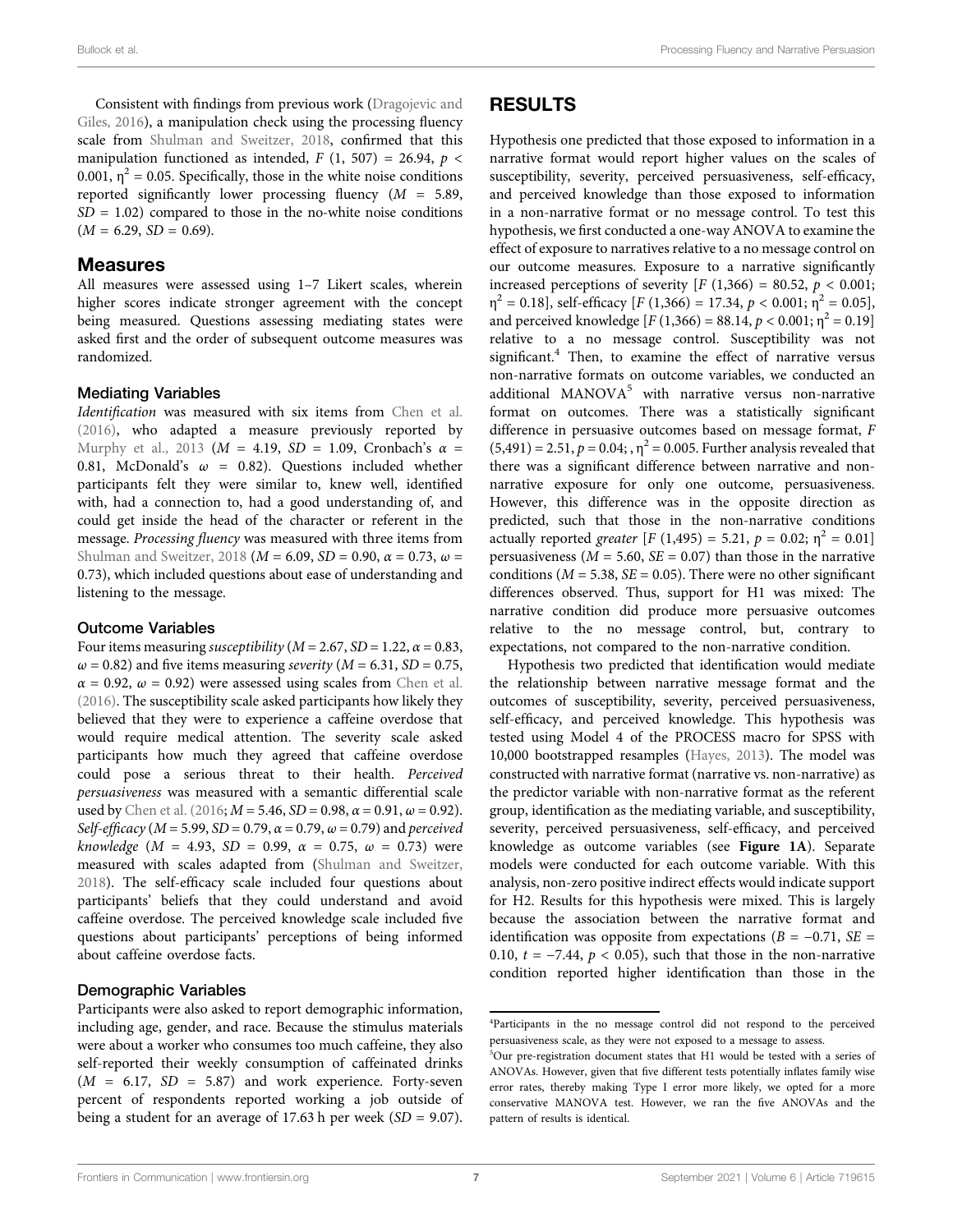TABLE 1 | Results from the mediation analyses for hypotheses 2 and 3.

| H2: Identification as a mediator     |                   |       |                        |                 |  |  |  |  |
|--------------------------------------|-------------------|-------|------------------------|-----------------|--|--|--|--|
| <b>Outcomes</b>                      | Path 2 B (SE)     | $R^2$ | <b>Indirect Effect</b> | 95% CI          |  |  |  |  |
|                                      |                   |       | B (SE)                 | UL, LL          |  |  |  |  |
| Susceptibility                       | $0.40(0.05)$ ***  | 0.12  | $-0.29(0.05)$          | $-0.40, -0.19$  |  |  |  |  |
| Severity                             | $0.09(0.03)$ **   | 0.02  | $-0.07(0.02)$          | $-0.12, -0.03$  |  |  |  |  |
| Persuasiveness<br>$0.26(0.04)***$    |                   | 0.08  | $-0.19(0.04)$          | $-0.28, -0.11$  |  |  |  |  |
| Self-Efficacy<br>0.02(0.03)          |                   | 0.004 | $-0.02(0.03)$          | $-0.07, -0.03$  |  |  |  |  |
| Perceived Knowledge                  | $0.31 (0.04)$ *** | 0.13  | $-0.22(0.04)$          | $-0.31, -0.14$  |  |  |  |  |
| H3: Processing fluency as a mediator |                   |       |                        |                 |  |  |  |  |
| <b>Outcomes</b>                      | Path 2 B (SE)     | $R^2$ | <b>Indirect Effect</b> | 95% CI          |  |  |  |  |
|                                      |                   |       | B(SE)                  | UL, LL          |  |  |  |  |
| Susceptibility                       | $-0.17(0.06)$ **  | 0.02  | $-0.04(0.02)$          | $-0.08, -0.005$ |  |  |  |  |
| Severity                             | $0.17(0.03)***$   | 0.05  | 0.04(0.02)             | 0.007, 0.071    |  |  |  |  |
| Persuasiveness                       | $0.37(0.05)***$   | 0.12  | 0.08(0.03)             | 0.02, 0.14      |  |  |  |  |
| Self-Efficacy                        | $0.19(0.04)***$   | 0.06  | 0.04(0.02)             | 0.008, 0.08     |  |  |  |  |
| Perceived Knowledge                  | $0.28(0.04)***$   | 0.08  | 0.06(0.03)             | 0.01, 0.11      |  |  |  |  |

Note: Path 2 denotes the relationship between the mediator and outcomes. All models were run using Model 4 (Hayes, 2013, 95% bias-corrected bootstrap CIs based on 10,000 resamples) where non-zero indirect effects indicate support for the model proposed.

narrative condition (Path 1). The relationship between identification and outcomes, however, was largely in the expected direction (Path 2, Table 1) such that higher identification was associated with more persuasive outcomes for all outcomes except self-efficacy. Finally, the test of indirect effects, used to test the hypothesis that identification mediates the relationship between narrative format and persuasion was consequently unsupported as well. Although there was evidence of mediation, this evidence was opposite of predictions, indicating that the non-narrative condition was more successful at inducing persuasion through identification than the narrative condition.

Hypothesis three predicted that processing fluency would mediate the relationship between the narrative conditions and susceptibility, severity, perceived persuasiveness, self-efficacy, and perceived knowledge. To test this hypothesis, we used the same models as in H2 (see Figure 1B), but used processing fluency as the mediating variable instead of identification. With this analysis, non-zero positive indirect effects would indicate support for H3. We largely found support for this mediation model in the hypothesized direction across four out of the five outcomes (Table 1). Specifically, exposure to narratives increased processing fluency ( $B = 0.21$ ,  $SE = 0.08$ ,  $t = 2.50$ ,  $p < 0.05$ , Path 1), which, in turn, yielded more persuasive outcomes for all proposed outcomes except for susceptibility (Path 2, Table 1). Furthermore, the indirect effects used to test mediation offered further support for H3 for four of the five outcomes. Thus, consistent with H3, the evidence supports the claim that narratives produced easier processing, and when processing was easier, more persuasive outcomes were reported.

Lastly, H4 predicted that processing fluency would be a stronger mechanism of the relationship between narrative format and persuasive outcomes. To determine if processing fluency was a stronger mechanism of narrative persuasion, we used Hayes' PROCESS Model 4 with 10,000 bootstrapped resamples, with both identification and processing fluency included as mediators and the contrast option toggled on (see Figure 1C). The contrast option in Hayes' PROCESS macro enables researchers to determine whether indirect effects are significantly different from one another (represented by a nonzero difference) and the relative strength of each effect. The results from this analysis (Table 2) indicate that processing fluency and identification produced significantly different effects for four out of the five outcomes (all but self-efficacy). Further, the directionality of these effects across all five outcomes indicate that processing fluency represents the larger, or stronger, effect. The only outcome that was not significantly different between identification and processing fluency was self-efficacy. Thus, H4 was largely supported.

# **DISCUSSION**

The purpose of this experiment was to enhance our understanding of the mechanisms that facilitate narrative persuasion, and in doing so, advance theory in this domain. To highlight these theoretical pursuits, this discussion section is organized in accordance with Slater and Gleason (2012) and DeAndrea and Holbert (2017) evaluation criteria for theoretical contributions.

# Addressing Conceptual Issues

One of the difficulties of studying the concept of narrative persuasion is that there is so much variance both within and between stories that it is difficult to pinpoint the message features responsible for producing persuasive effects. For theorists interested in explaining narrative persuasion, and practitioners interested in reproducing these persuasive effects, this lack of specificity is problematic. This was the conceptual concern that prompted this investigation. We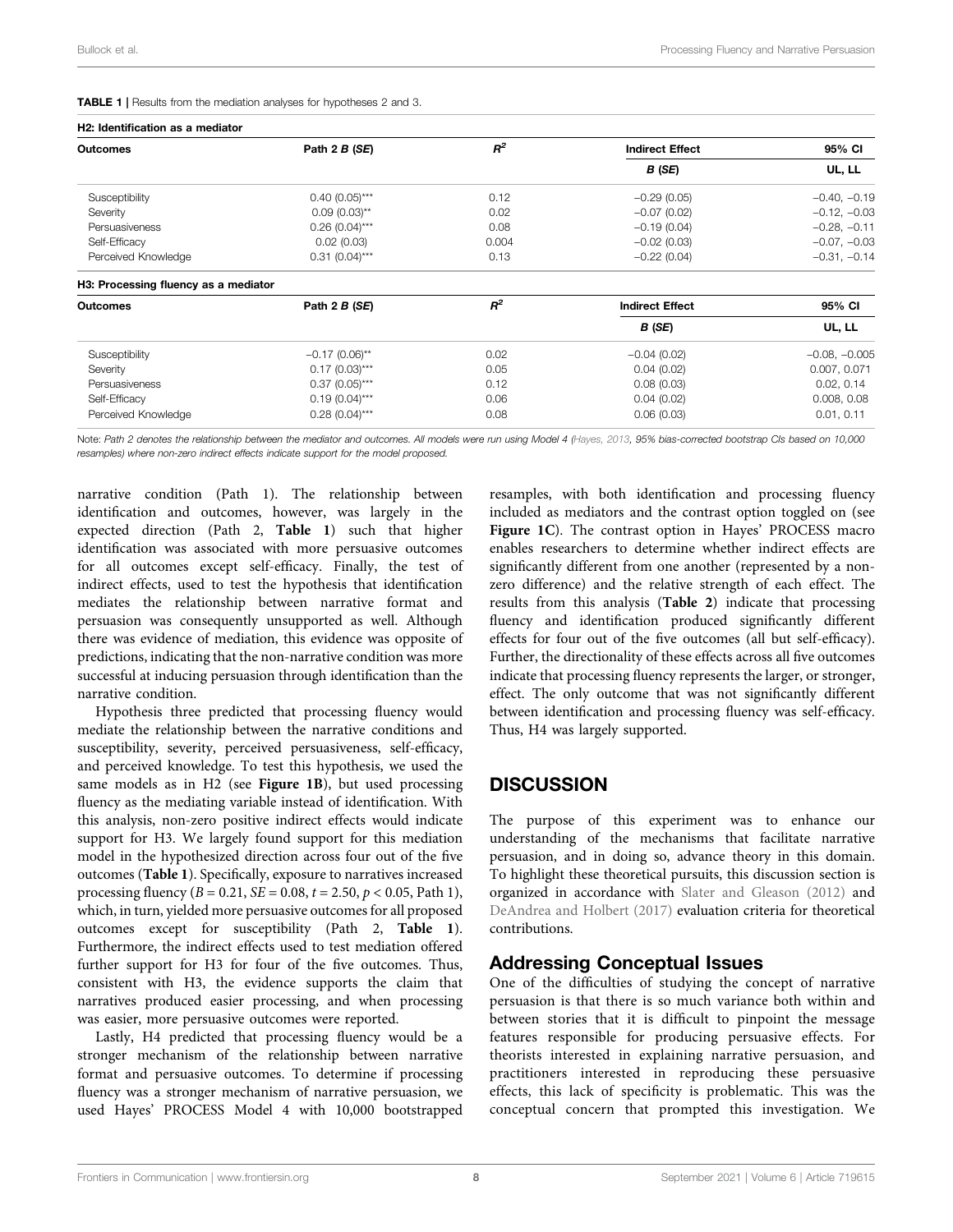| <b>Outcomes</b> | Indirect effect<br>of identification<br>B (SE) | 95% CI<br>UL, LL | Indirect effect<br>of processing<br>fluency B<br>(SE) | 95% CI<br>UL, LL | Indirect effect<br>contrast B<br>(SE) | 95% CI<br>UL, LL |
|-----------------|------------------------------------------------|------------------|-------------------------------------------------------|------------------|---------------------------------------|------------------|
| Susceptibility  | $-0.32(0.06)$                                  | $-0.44, -0.22$   | $-0.06(0.03)$                                         | $-0.11, -0.01$   | 0.26(0.06)                            | 0.14, 0.40       |
| Severity        | $-0.05(0.02)$                                  | $-0.09, -0.008$  | 0.03(0.02)                                            | 0.005, 0.06      | 0.08(0.03)                            | 0.03, 0.13       |
| Persuasiveness  | $-0.14(0.04)$                                  | $-0.23, -0.07$   | 0.07(0.03)                                            | 0.02, 0.13       | 0.21(0.05)                            | 0.13, 0.31       |
| Self-Efficacy   | 0.009(0.03)                                    | $-0.04, 0.06$    | 0.04(0.02)                                            | 0.006, 0.08      | 0.03(0.03)                            | $-0.03, 0.09$    |
| P. Knowledge    | $-0.19(0.04)$                                  | $-0.28, -0.12$   | 0.04(0.02)                                            | 0.007, 0.09      | 0.24(0.04)                            | 0.16, 0.33       |

TABLE 2 | Results from the contrast of parameter estimates from H4

Note: The first two columns denote the indirect effect of narrative format on outcomes through identification and the associated 95% confidence interval for this parameter. The second two columns denote the indirect effect of narrative format on outcomes through processing fluency and the associated 95% confidence interval for this parameter. The last two columns provide a contrast of parameter estimates. The estimate for the effect of identification is subtracted from the estimate of the effect for processing fluency. A positive coefficient indicates that processing fluency produced the larger effect. All models were run using Model 4 (Hayes, 2013, 95% bias-corrected bootstrap CIs based on 10,000 resamples) with the "contrast = 1" option toggled on.

 $*p < 0.05$ ,  $*p < 0.01$ ,  $**p < 0.001$ .

argued that to understand why narrative persuasion is successful, the effects attributable to the narrative format need to be disentangled from the effects attributable to the narrative content.

Identification was examined here because of its prominence and relative success in the narrative persuasion literature (Cohen, 2001). In this experiment, we manipulated identification in ways that were independent of the narrative format manipulation using a common manipulation from this literature–similarity (Hoeken et al., 2016). Similarity allowed us to manipulate identification in both a narrative and a nonnarrative format. This would not have been possible by using many other types of identification manipulations (for example, first- or third-person perspective), which require a narrative format. By manipulating similarity in a narrative and a nonnarrative, we were able to distinguish the persuasive effects of identification from the persuasive effects of simply using a narrative format. Contrary to H2, we found that participants self-reported higher levels of identification with a similar referent in the non-narrative condition compared to the similar character in the narrative condition. Unfortunately, our theoretically unexpected finding might be common in the literature. Meta-analyses (e.g., Tukachinsky, 2014) suggest that manipulations of identification work as anticipated in slightly more than half of cases. Here, we were unable to replicate the persuasive effects of identification through similarity within a narrative format even though we chose stimulus materials that have worked in the past with the same population of participants (i.e., undergraduate students, Chen et al., 2016). These meta-analytic trends, coupled with the results from our experiment, suggest that identification, as a mechanism, may be more successful when it is conceived of as a content effect rather than a format effect. In other words, similarity may induce persuasion through identification, but this process may not need to be confined within a narrative format to be successful. This conclusion is consistent with longstanding (e.g. Cantor et al., 1976) research demonstrating that messages are more persuasive when the source is perceived as similar to the target, even when that message is presented in a non-narrative format.

Similarly, another important consideration of this work is the need to disentangle similarity and identification as persuasive mechanisms. In the present study, we manipulated identification through similarity, consistent with previous work (de Graaf et al., 2012; Hoeken et al., 2016). However, other researchers have argued that identification and similarity should be thought of as distinct psychological constructs (Moyer-Gusé, 2008). Indeed, it could be said that a limitation of our study is that our measure of identification (replicated from Chen et al., 2016, who used the same measure as Murphy et al., 2013) possibly captured similarity instead of identification. If this is the case, our results show support for similarity as a mechanism of narrative persuasion rather than as a manipulation of the mechanism of identification. This conceptual ambiguity leads us to join in the calls from other scholars to further distinguish between the many proposed mechanisms of narrative persuasion (Brown, 2015; Moyer-Gusé, 2015). Parsing apart effects of similarity from effects of identification represents a promising future direction for this work.

### Elucidating Mechanism

As a second theoretical contribution, we offered and tested the mechanism of processing fluency as a causal explanation for why narratives might produce persuasion. We further argued that, relative to identification, processing fluency should be a stronger explanatory mechanism for narrative persuasion. Identification as a causal mechanism is part of a complicated, multifaceted process: Individuals must be exposed to a message that contains characters, those characters should be likeable, relatable, empathetic, or similar to audience members to maximize identification, and through the experience of losing oneself in the narrative, persuasive effects become possible (Moyer-Gusé, 2008). This explanation for narrative persuasion is complex and relies on several moving parts to be successful. Importantly, this explanation also does not sufficiently separate the advantage of the narrative format from the advantage of certain types of content within these stories.

By comparison, processing fluency offers more parsimonious explanation of narrative persuasion. Put simply, when information feels easier to process, a variety of positive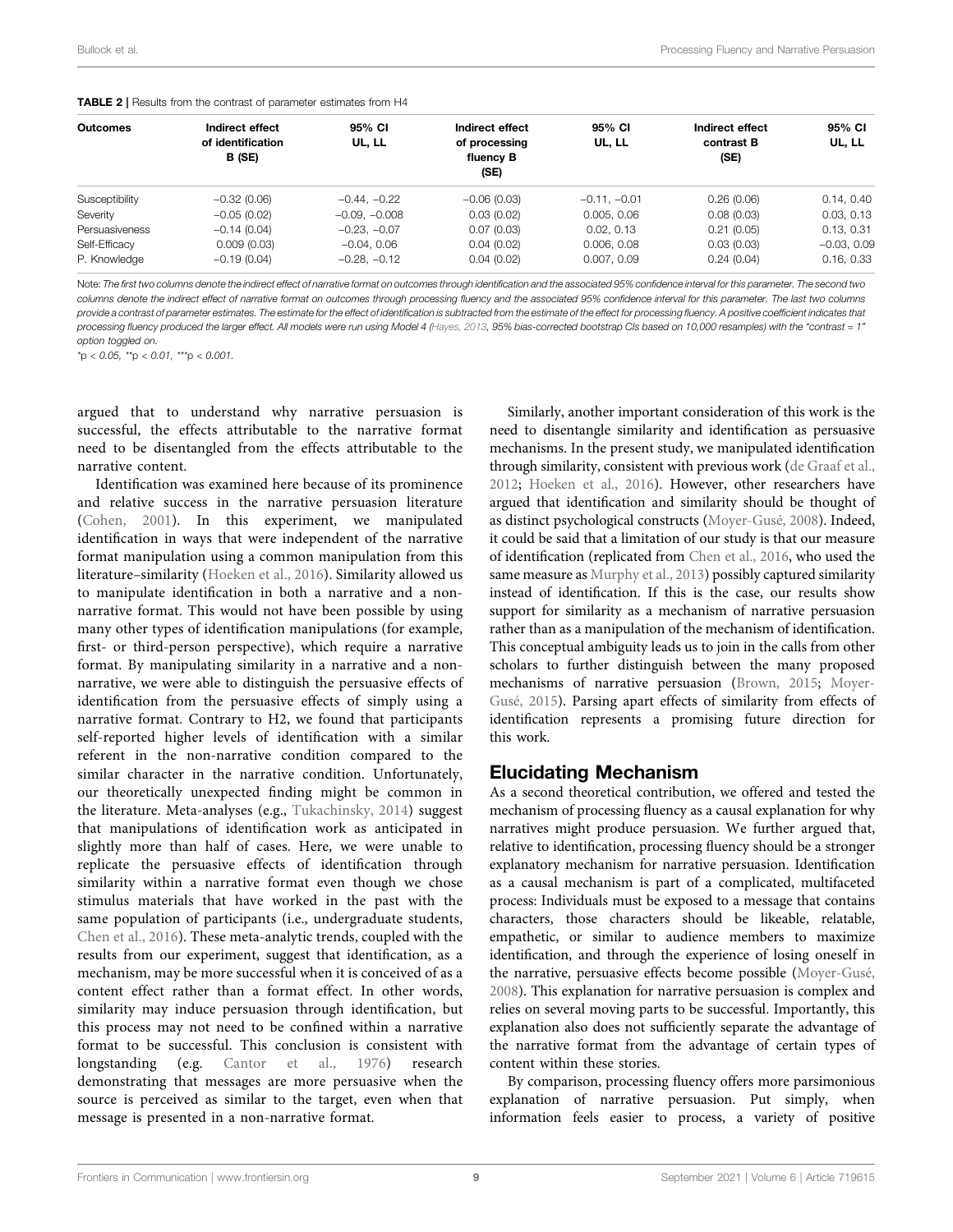associations are triggered and attributed to the presented information (Schwarz, 2010a). Thus, rather than rely on the argument that narratives are effective due to the presence of specifically crafted characters or content, processing fluency offers that narratives may just be easier to process, which facilitates persuasion. Consistent with this expectation, the results related to H3 demonstrated that narrative formats were easier to process than non-narrative formats, and when processing was eased, more persuasive outcomes were obtained.

### Theory Comparison

In addition to elucidating processing fluency as a plausible mechanism of narrative persuasion, we contextualized the strength of this relationship by comparing the outcomes of processing fluency against identification. The results from H4 reveal that processing fluency had greater explanatory power than identification. Moreover, when comparing identification to processing fluency as competing mechanisms of narrative persuasion, processing fluency consistently produced indirect effects in the expected direction, and these indirect effects were significantly stronger than those associated with identification. Thus, this comparison revealed that processing fluency empirically outperformed identification.

# Implications for Narrative Persuasion Research

ELM-based explanations for narrative persuasion often argue that identification in narratives facilitates message elaboration and reduces counterarguing (Moyer-Gusé, 2008). One complication is that, in a narrative context, "a clean distinction between central and peripheral processes is no longer discernable" (Slater and Rouner, 2002, p.177). If central processing is critical for durable and long-lasting persuasion (Petty and Cacioppo, 1986), then it is unclear if, how, and when, narrative identification facilitates central processing. The findings of this experiment offer a potential answer for the role of central processing in narrative persuasion. Specifically, previous findings suggest that increased processing fluency leads to positive evaluations of the information at hand. In turn, positive evaluations lead to greater message elaboration (Petty and Briñol, 2008). As a result, our findings raise the possibility that greater processing fluency associated with narrative messages could, in fact, lead to more central processing. Future work should investigate this relationship in detail.

It may be that not all narratives are equally persuasive. Audience knowledge (Yeshurun et al., 2017), preexisting beliefs (Huskey et al., 2017), and a variety of other content and structural features contribute to successful narratives. These findings demonstrate that persuasive narratives depend on the interaction between message content and audience characteristics. How are message designers to know, in advance if they have successfully developed a persuasive narrative? Research shows that more persuasive health narratives better synchronize neural processing among audience members (Imhof et al., 2017). Such findings illuminate the biological basis of narrative persuasion. That said, it is rather impractical (and expensive) to scan the brains of potential

audiences when designing a campaign. Our results suggest that processing fluency may serve as a low-cost alternative during message development. Good narratives should lead to higher processing fluency, which should ultimately lead to persuasion. As such, self-reported processing fluency can help campaign designers test effective messages.

### Limitations

We acknowledge that there are multiple mechanisms that are theorized to underlie the effects of narrative persuasion, and identification is only one. We chose to compare processing fluency to identification because of the clear conceptual distinctions between these two constructs. However, future work should consider processing fluency alongside other mechanisms of narrative persuasion, particularly transportation (Green and Brock, 2000). Both transportation and processing fluency refer to individuals' information processing experience. Thus, disentangling these two concepts is the critical next step for future research. We also recognize the limitations of using a single message design with a student sample in this study. Future research should consider testing multiple messages among generalizable populations. We also recognize that our use of the term "non-narrative" throughout this study is necessarily underspecified due to the many types of non-narrative messages that exist. Future work should aim to delineate non-narratives more clearly as a distinct category. Finally, we acknowledge that our study explored narrative persuasion through an audio format, which has been less commonly studied compared to text-based or audiovisual narrative messages. Later research should explore how presentation mode might amplify or mitigate the relationships observed in this study. Despite these limitations, our study adds evidence to the small but growing body of literature (Vaughn et al., 2010; Cohen et al., 2018; Walter et al., 2020) investigating the role of processing fluency in narrative persuasion.

# DATA AVAILABILITY STATEMENT

The datasets presented in this study can be found in online repositories. The names of the repository/repositories and accession number(s) can be found below: https://osf.io/rgduq/.

# ETHICS STATEMENT

The studies involving human participants were reviewed and approved by the Ohio State University Institutional Review Board. The patients/participants provided their written informed consent to participate in this study.

# AUTHOR CONTRIBUTIONS

OB and HS conceived of the original study concept. OB, HS, and RH developed the research design. OB oversaw data collection and analyzed the data. OB wrote the manuscript with contributions from HS and RH.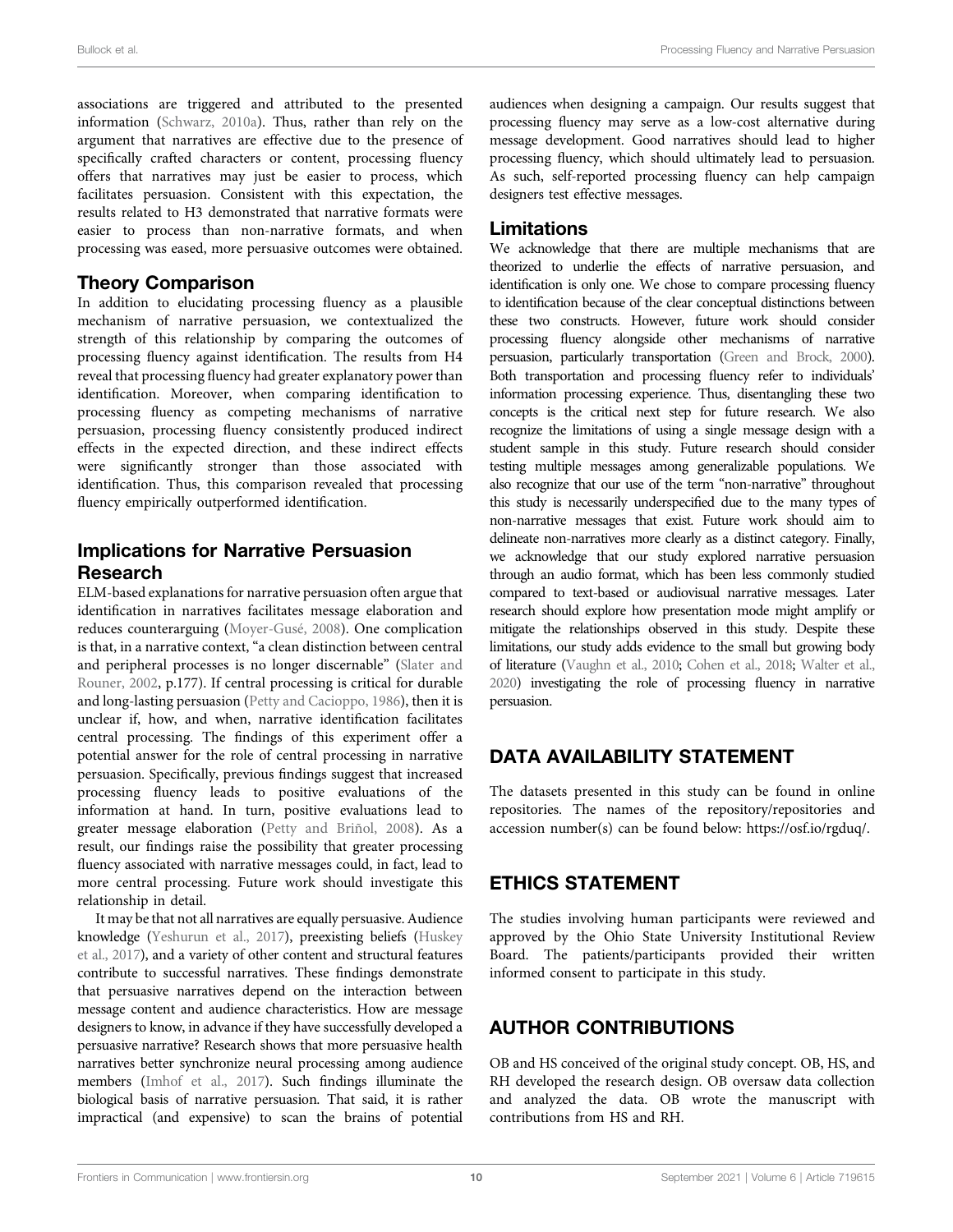### **REFERENCES**

- Adaval, R., and Wyerjr, R. (1998). The Role of Narratives in Consumer Information Processing. J. Consumer Psychol. 7 (3), 207–245. doi:10.1207/ s15327663jcp0703\_01
- Alter, A. L., and Oppenheimer, D. M. (2006). Predicting Short-Term Stock Fluctuations by Using Processing Fluency. Proc. Natl. Acad. Sci. 103 (24), 9369–9372.
- Bandura, A. (1986). Social Foundations of Thought and Action: A Social Cognitive Theory. Hoboken, NJ: Prentice-Hall.
- Braddock, K., and Dillard, J. P. (2016). Meta-analytic Evidence for the Persuasive Effect of Narratives on Beliefs, Attitudes, Intentions, and Behaviors. Commun. Monogr. 83 (4), 446–467. doi:10.1080/ 03637751.2015.1128555
- Brown, W. J. (2015). Examining Four Processes of Audience Involvement with Media Personae: Transportation, Parasocial Interaction, Identification, and Worship. Commun. Theor. 25 (3), 259–283. doi:10.1111/comt.12053
- Cantor, J. R., Alfonso, H., and Zillmann, D. (1976). The Persuasive Effectiveness of the Peer Appeal and a Communicator's First-Hand Experience. Commun. Res. 3 (3), 293–310. doi:10.1177/009365027600300304
- Chen, M., Bell, R. A., and Taylor, L. D. (2016). Narrator Point of View and Persuasion in Health Narratives: The Role of Protagonist-Reader Similarity, Identification, and Self-Referencing. J. Health Commun. 21 (8), 908–918. doi:10.1080/10810730.2016.1177147
- Cohen, E. L., Wasserman, J. A., Schlue, L. M., Keely, C., and Russell, A. (2018). Seeing Is Believing: The Role of Imagery Fluency in Narrative Persuasion through a Graphic Novel. Psychol. Popular Media 9, 176–183. doi:10.1037/ ppm0000218
- Cohen, J. (2001). Defining Identification: A Theoretical Look at the Identification of Audiences with Media Characters. Mass Commun. Soc. 4 (3), 245–264. doi:10.1207/S15327825MCS0403\_01
- de Graaf, A., Hoeken, H., Sanders, J., and Beentjes, J. W. J. (2012). Identification as a Mechanism of Narrative Persuasion. Commun. Res. 39 (6), 802–823. doi:10.1177/0093650211408594
- DeAndrea, D. C., and Holbert, R. L. (2017). Increasing Clarity where it Is Needed Most: Articulating and Evaluating Theoretical Contributions. Ann. Int. Commun. Assoc. 41 (2), 168–180. doi:10.1080/23808985.2017.1304163
- Dienlin, T., Johannes, N., Bowman, N. D., Masur, P. K., Engesser, S., Kümpel, A. S., et al. (2020). An Agenda for Open Science in Communication. J. Commun. 71, 1–26. jqz052. doi:10.1093/joc/jqz052
- Dragojevic, M., and Giles, H. (2016). I Don't like You Because You're Hard to Understand: The Role of Processing Fluency in the Language Attitudes Process. Hum. Commun. Res. 42, 396–420. doi:10.1111/hcre.12079
- Faul, F., Erdfelder, E., Buchner, A., and Lang, A.-G. (2009). Statistical Power Analyses Using G\*Power 3.1: Tests for Correlation and Regression Analyses. Behav. Res. Methods 41 (4), 1149–1160. doi:10.3758/BRM.41.4.1149
- Fisher, W. R. (1985). The Narrative Paradigm: In the Beginning. J. Commun. 35 (4), 74–89. doi:10.1111/j.1460-2466.1985.tb02974.x
- Glaser, M., Garsoffky, B., and Schwan, S. (2009). Narrative-based Learning: Possible Benefits and Problems. Communications 34 (4). doi:10.1515/ COMM.2009.026
- Graesser, A. C., Hoffman, N. L., and Clark, L. F. (1980). Structural Components of reading Time. J. Verbal Learn. Verbal Behav. 19 (2), 135–151. doi:10.1016/ S0022-5371(80)90132-2
- Green, M. C., and Brock, T. C. (2000). The Role of Transportation in the Persuasiveness of Public Narratives. J. Personal. Soc. Psychol. 79 (5), 701–721. doi:10.1037/0022-3514.79.5.701
- Green, M. C., and Donahue, J. K. (2018). The Effects of False Information in News Stories," in Misinformation and Mass Audiences (Austin: University of Texas Press), 109–123.
- Hayes, A. (2013). Introduction to Mediation, Moderation, and Conditional Process Analysis: A Regression-Based Approach. New York: The Guilford Press.
- Hinyard, L. J., and Kreuter, M. W. (2007). Using Narrative Communication as a Tool for Health Behavior Change: A Conceptual, Theoretical, and Empirical Overview. Health Educ. Behav. 34 (5), 777–792. doi:10.1177/ 1090198106291963
- Hoeken, H., Kolthoff, M., and Sanders, J. (2016). Story Perspective and Character Similarity as Drivers of Identification and Narrative Persuasion. Hum. Commun. Res. 42 (2), 292–311. doi:10.1111/hcre.12076
- Huskey, R., Mangus, J. M., Turner, B. O., and Weber, R. (2017). The Persuasion Network Is Modulated by Drug-Use Risk and Predicts Anti-drug Message Effectiveness. Soc. Cogn. Affective Neurosci. 12 (12), 1902–1915. doi:10.1093/ scan/nsx126
- Imhof, M. A., Schmälzle, R., Renner, B., and Schupp, H. T. (2017). How Real-Life Health Messages Engage Our Brains: Shared Processing of Effective Antialcohol Videos. Soc. Cogn. Affective Neurosci. 12 (7), 1188–1196. doi:10.1093/ scan/nsx044
- Koriat, A. (2008). "Metacognition and Consciousness," in The Cambridge Handbook of Consciousness (Cambridge University Press), 289–325.
- Lee, E.-J., and Shin, S. Y. (2019). Mediated Misinformation: Questions Answered, More Questions to Ask. Am. Behav. Scientist, 65. 259–276. American Behavioral Scientist. doi:10.1177/0002764219869403
- McEwan, B., Carpenter, C. J., and Westerman, D. (2018). On Replication in Communication Science. Commun. Stud. 69 (3), 235–241. doi:10.1080/ 10510974.2018.1464938
- McQueen, A., Kreuter, M. W., Kalesan, B., and Alcaraz, K. I. (2011). Understanding Narrative Effects: The Impact of Breast Cancer Survivor Stories on Message Processing, Attitudes, and Beliefs Among African American Women. Health Psychol. 30 (6), 674–682. doi:10.1037/a0025395
- Moyer-Gusé, E., and Dale, K. (2017). "Narrative Persuasion Theories," in The International Encyclopedia of Media Effects. Editors P. Rössler, C. A. Hoffner, and L. van Zoonen (John Wiley & Sons), 1–11. doi:10.1002/ 9781118783764.wbieme0082
- Moyer-Gusé, E. (2015). Extending the Examination of Audience Involvement with Media Personae: Response to Brown. Commun. Theor. 25 (3), 284–289. doi:10.1111/comt.12071
- Moyer-Gusé, E., and Nabi, R. (2010). Explaining the Effects of Narrative in an Entertainment Television Program: Overcoming Resistance to Persuasion. Hum. Commun. Res. 36 (1), 26–52. doi:10.1111/j.1468-2958.2009.01367.x
- Moyer-Gusé, E. (2008). Toward a Theory of Entertainment Persuasion: Explaining the Persuasive Effects of Entertainment-Education Messages. Commun. Theor. 18 (3), 407–425. doi:10.1111/j.1468-2885.2008.00328.x
- Murphy, S. T., Frank, L. B., Chatterjee, J. S., and Baezconde-Garbanati, L. (2013). Narrative versus Nonnarrative: The Role of Identification, Transportation, and Emotion in Reducing Health Disparities. J. Commun. 63 (1), 116–137. doi:10.1111/jcom.12007
- Niederdeppe, J., Shapiro, M. A., and Porticella, N. (2011). Attributions of Responsibility for Obesity: Narrative Communication Reduces Reactive Counterarguing Among Liberals. Hum. Commun. Res. 37 (3), 295–323. doi:10.1111/j.1468-2958.2011.01409.x
- Oliver, M. B., Dillard, J. P., Bae, K., and Tamul, D. J. (2012). The Effect of Narrative News Format on Empathy for Stigmatized Groups. Journalism Mass Commun. Q. 89 (2), 205–224. doi:10.1177/1077699012439020
- Oschatz, C., and Marker, C. (2020). Long-term Persuasive Effects in Narrative Communication Research: A Meta-Analysis. J. Commun. 70 (4), 473–496. doi:10.1093/joc/jqaa017
- Petty, R. E., and Briñol, P. (2008). Psychological Processes Underlying Persuasion. Diogenes 55 (1), 52–67. doi:10.1177/0392192107087917
- Petty, R. E., Briñol, P., Tormala, Z., and Wegener, D. (2007). "The Role of Metacognition in Social Judgments," in Social Psychology: Handbook of Basic Principles (New York: Guilford Press), 254–284.
- Petty, R. E., and Cacioppo, J. T. (1986). "The Elaboration Likelihood Model of Persuasion," in Advances in Experimental Social Psychology. 1st ed. (Academic Press), 19, 123–205. doi:10.1016/s0065-2601(08)60214-2
- Schwartz, B., and Metcalfe, J. (1994). Methodological Problems and Pitfalls in the Study of Human. MIT Press, 137–156. doi:10.7551/mitpress/4561.003.0007
- Schwarz, N. (2010a). "Feelings-as-information Theory," in Handbook of Theories of Social Psychology (Thousand Oaks: Sage Publishing).
- Schwarz, N. (2010b). "Meaning in Context: Metacognitive Experiences," in The Mind in Context (New York: Guilford Press), 105–125.
- Schwarz, N. (2015). "Metacognition," in APA Handbook of Personality and Social Psychology: Attitudes and Social Cognition (Washington, D.C.: APA), Vol. 1, 203–229. doi:10.1037/14341-006